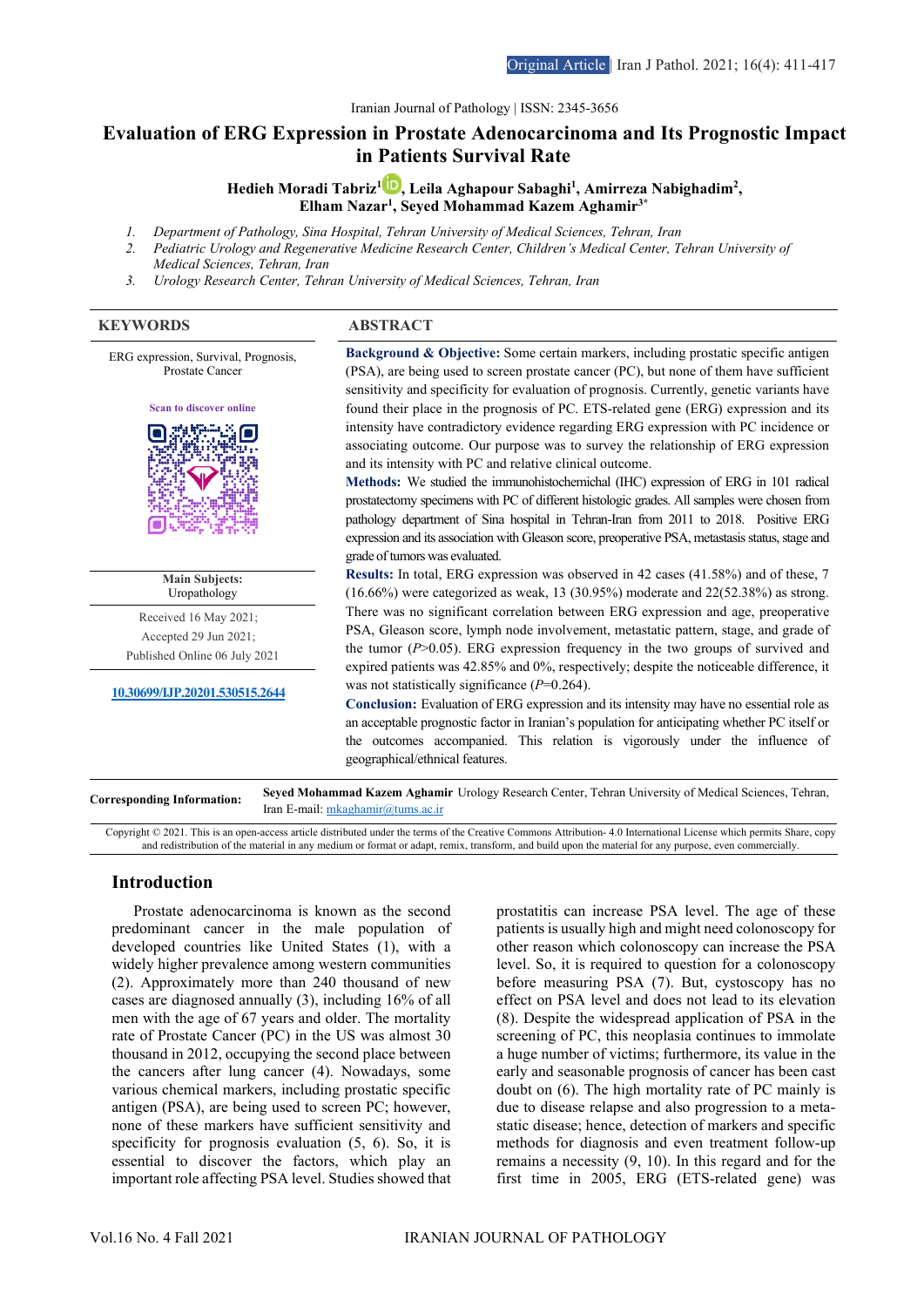introduced as a particular proto-oncogene for PC and has been demonstrated increased expression in more than 72% of PC cases (11). ERG, a member of the ETS (erythroblast transformation-specific) family, located on Chromosome 21, serves as a transcription regulator, which innately plays a considerable role in embryonic development, cell proliferation, differentiation, angiogenesis, inflammation, and apoptosis (12, 13).

In the preliminary studies, ERG or ETS related products have been showed to be fundamental in hematopoiesis, hematopoietic stem cells normal function and also maintaining the platelet regular function and count (14). Additionally, ERG expression has been investigated in PC; the most common genetic alteration is the fusion of 5´ non-coding region of TMPRSS2 gene with one of the ETS family members; ERG involves in more than 90% of these fusions so can be tracked by immunohistochemistry (IHC) (15, 16). TMPRSS2 in prostate tissue associates with decreased expression and function of androgens (6). In the cultured prostate cancerous cells, androgen dependent ERG up-regulation in the Vertebral-Cancer of the Prostate (VCaP) androgen-sensitive cell lines has been detected (17). Overall, based on accomplished studies, TMPR-SS2-ERG fusion isoforms have been propounded as the PC progression mediator (18). It should be noted that there is a crucial difference in PC prevalence amongst western and eastern countries (19). PC incidence in western communities is 20 times higher than in eastern states. Additionally, prior studies demonstrated that TMPRSS2 and ERG fusion in the east, unlike the west, had far less frequency (21% in Korea and 28% in Japan, in comparison to 42 to 60% in USA) (20). These variants and geographical/ethnical differences are possibly linked to distinction in various molecular mechanisms in prostate tumorigenesis in the noted countries.

There are two important questions coming in the mind we would like to know; first about the frequency of positivity of this marker in astern societies as well as the diagnostic value in the early stages of PC; and second, to to detect any association between expression of this indicator and the consequences of disease such as mortality and survival rate in long term. Therefore, the present study initially evaluated the ERG expression in a selected group of Iranian's population; then the prognostic value of the obtained data in the survival rate prediction was examined.

# **Material and Methods**

### **Patients**

In the current retrospective cohort study, we included 101 patients with PC which had undergone radical prostatectomy between 2011 and 2018. All the patients were selected from electronic registry of Department of Pathology, Sina hospital affiliated to

Tehran University of Medical Sciences. Sample size was calculated using Formula 1 with confidence level 95% and  $\alpha$  is 0.05.

$$
x = \frac{P*(1-P)*Z^21-\alpha/2}{d^2}
$$
 Formula 1

The following data including demographic information, pre-operation PSA, Gleason score, the extent of tumor invasion, tumor's grade and stage, lymph node involvement, distant metastasis, and formalin-fixed paraffin-embedded primary tumor samples for IHC analysis were considered as requirements for enrollment of each patient. The duration of follow-up was calculated from the date of surgery to the date of death or 12 months. So, all the patients were evaluated after 12 months from surgery for recurrence or distant metastasis. Cases with incomplete information were excluded. The study protocol was approved by the Ethics Committee of Tehran University of Medical Sciences (ethical code: IR. TUMS.MEDICINE.REC.1398.004).

#### **ERG Expression**

For Immunohistochemical staining to evaluate the ERG gene expression (mouse monoclonal, Biocare Medical company, clone 9FY), 3 microns' sections were obtained from every patient's appropriate paraffin block in the pathology ward. Each section was placed 20 minutes at 58ºC. Afterward, the sections were deparaffinized and rehydrated by the aid of xylene bath and graded alcohol series. Phosphate buffer was added to peroxidase inactivation. Slides were then incubated with the primary antibody at room temperature for one hour. After washing with PBS, secondary antibody was added, which was washed after 30-40 minutes. Slides were counterstained with hematoxylin. ERG protein has a nuclear expression and on the other hand, its cytoplasmicdiffusion is weak. The prepared slides were observed and examined by two pathologists and IHC results were categorized into four groups, including negative  $(-)$ , weak  $(1+)$ , moderate  $(2+)$  and strong  $(3+)$ . Similarly, ERG gene expression was assessed in non-tum-oral tissues, too [\(Figure 1\)](#page-2-0). Endothelial cells of small vessels and the lymphocytes serve as positive internal controls (21).

### **Statistical Analyses**

Parametric data were presented as mean and standard deviation (mean  $\pm$  SD) and nonparametric ordinal data were presented as frequency and relative frequency. T-test and Chi-square test were performed on quantitative and qualitative data, respectively. ERG prognostic value in predicting patients' survival and the mortality rate were determined by a Cox proportional hazards test and the Kaplan-Meier method. The Pvalue less than 0.05 was considered statistically significant. For statistical analyses of the data, SPSS software version 21 (SPSS Inc., Chicago, Ill., USA) was used.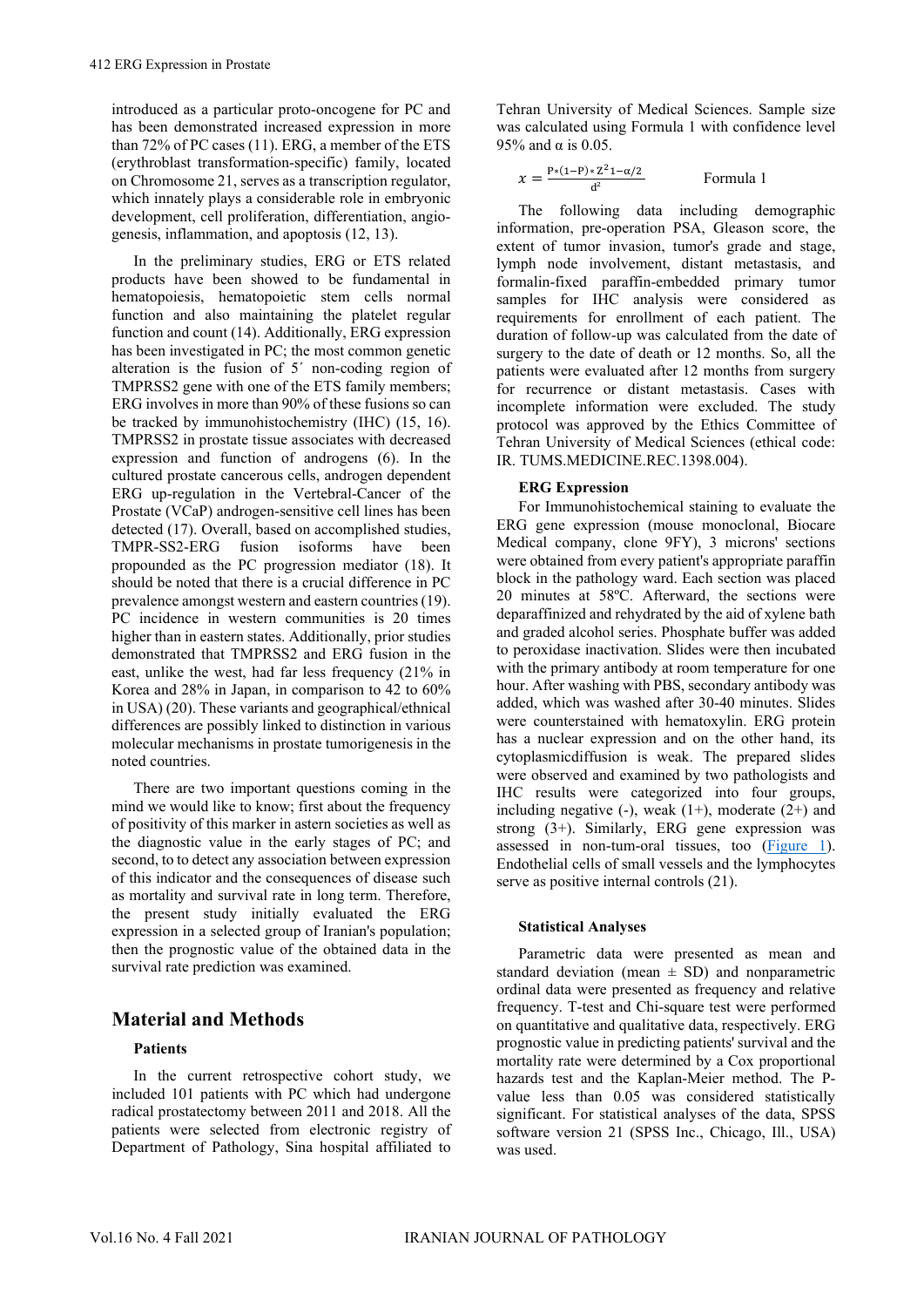

**Fig. 1.** Different ERG expression intensity. a: negative expression; b: weak expression; c: moderate expression; d: strong expression.

### <span id="page-2-0"></span>**Results**

#### **Basic Information**

Among 101 prostate cancer patients enrolled in this study, the average age was 64.81±7.11 ranging from 51 to 81. As illustrated in [Table 1,](#page-2-1) the mean Gleason score was 7.57±1.34. Regarding the pathologic tumor stage, PT1a in 2 (1.98%), PT1b in 1(0.99%), PT2a in 17 (16.83%), PT2b in 10 (9.9%), PT2c in 43 (42.57%), PT3a in 6 (5.94%), PT3b in 20 (19.8%) and PT3c was reported in 2 (1.98%) of cases. Lymphatic involvement and distant metastases were present in 5 (4.95%) and 7 (6.93%) samples, respectively. Of 101 specimens, 25

(24.75%) took place in in grade group 1, 40 (39.6%) in grade group 2, 16 (15.84%) in grade group 3, 4 (3.96%) in grade group 4 and 16 (15.84%) grade group 5. The mean amount of primary preoperative PSA was 15.77±13.5. In terms of cancer-related mortality status during the performed follow-up, 3 (2.97%) of the patients passed away; but, the cause of death was perioperative problems in the first case, comorbid esophageal cancer for the second one and in the third patient was indeterminate. The overall survival rate was 97%.

<span id="page-2-1"></span>**Table 1.** Primary characteristics of the patients with prostate cancer

|                          |                         | $Mean \pm SD$    | Frequency      | <b>Relative Frequency</b> |
|--------------------------|-------------------------|------------------|----------------|---------------------------|
| Age                      |                         | $64.81 \pm 7.11$ | ---            |                           |
| <b>Gleason score</b>     |                         | $7.57 \pm 1.34$  |                |                           |
| <b>Primary PSA Level</b> |                         | $15.77 \pm 13.5$ | ---            |                           |
|                          | PT <sub>1</sub> a       | ---              | $\overline{c}$ | 1.98%                     |
|                          | PT1b                    | ---              | $\mathbf{1}$   | 0.99%                     |
|                          | PT <sub>2a</sub>        |                  | 17             | 16.83%                    |
|                          | PT2b                    |                  | $10\,$         | 9.90%                     |
| Tumor Stage              | PT <sub>2c</sub>        | ---              | 43             | 42.57%                    |
|                          | РТЗа                    |                  | 6              | 5.94%                     |
|                          | PT3b                    |                  | $20\,$         | 19.80%                    |
|                          | PT3c                    |                  | $\overline{2}$ | 1.98%                     |
|                          | <b>Total</b>            | ---              | 101            | $100\%$                   |
| Lymph node involvement   |                         |                  | 5              | 4.95%                     |
| <b>Metastasis</b>        |                         |                  | 7              | 6.93%                     |
|                          | $\mathbf{1}$            |                  | 25             | 24.75%                    |
|                          | $\boldsymbol{2}$        |                  | $40\,$         | 39.60%                    |
|                          | $\mathbf{3}$            | ---              | 16             | 15.84%                    |
|                          | $\overline{\mathbf{4}}$ |                  | $\overline{4}$ | 3.96%                     |
| Tumor Grade Group        | 5                       |                  | 16             | 15.84%                    |
|                          | <b>Total</b>            |                  | 101            | 100%                      |

### **ERG Expression Depending on Primary Specificities and Disease Outcome**

We identified a total of 42 cases (41.58%) of ERG expressed samples; 7 (16.66%) out of those were classified as weak expression while 13 (30.95%) and 22 (52.38%) were as moderate and strong, respectively. . Patients' average age and mean Gleason score in positive and negative expression group were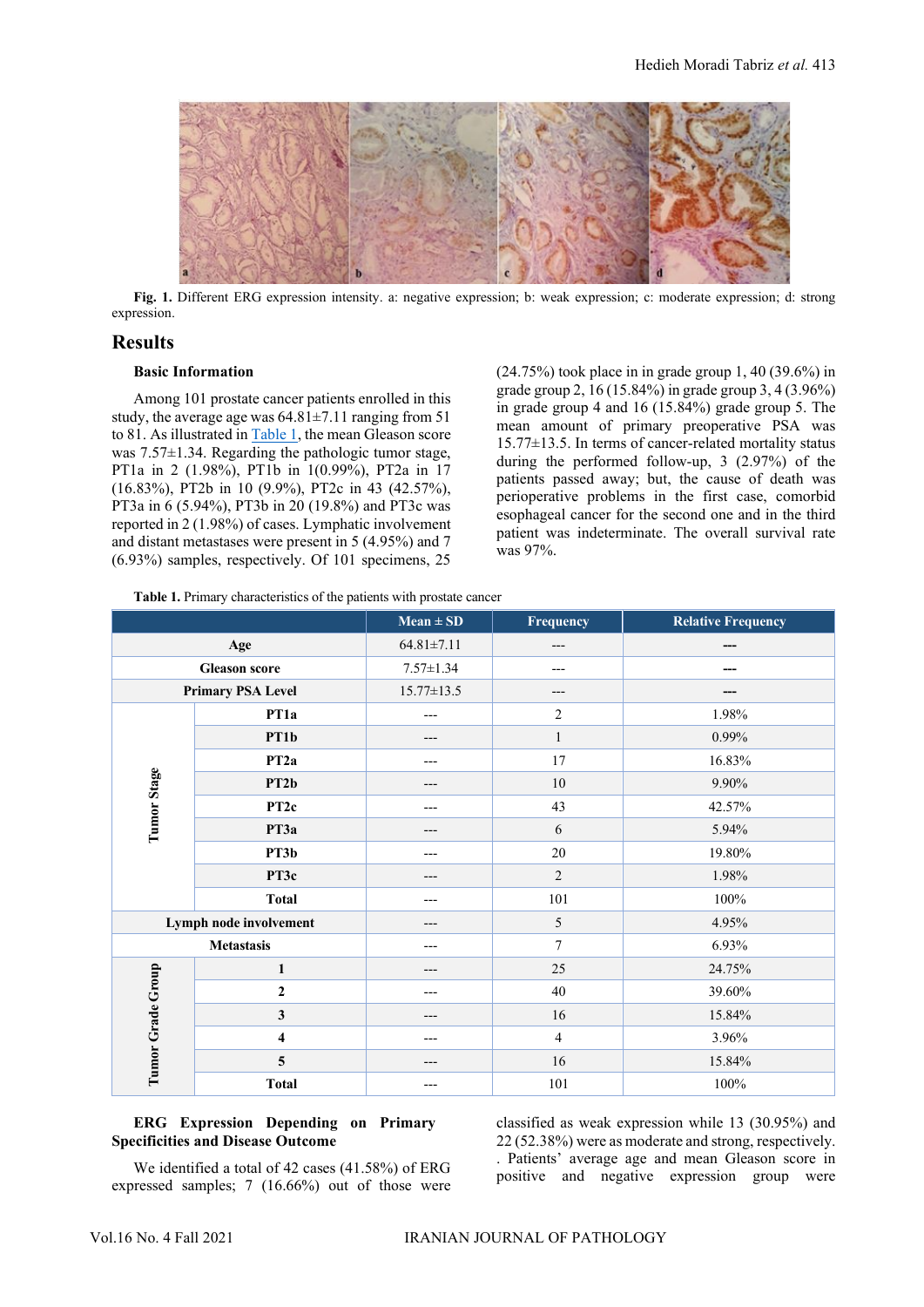64.24 $\pm$ 7.71, 65.22 $\pm$ 6.69, and 7.88 $\pm$ 1.89, 7.36 $\pm$ 1.74, respectively; according to the given data, there was no significant relation between ERG expression and age, mean and every state of Gleason score (*P*=0.497, *P*=0.152 and *P*=0.211).

The frequency of ERG expression in different tumor grades and stages are displayed in [Table 2](#page-3-0) in which no significant differences in expression rate were seen in any of the grades and stages of tumors (*P*=0.066 and *P*=0.462). ERG expression was observed in 40% of all lymph node positive samples and in 41.66% of negative lymph nodes specimens; however, no significant correlation was detected (*P*=0.926).

ERG expression was seen in 42.85% of metastatic and 41.48% of non-metastatic cases, indicating no considerable difference (*P*=0.944). According to the data provided in [Table 2,](#page-3-0) average PSA level and ERG expression were not statistically correlated (*P*=0.964). Despite the phenomenal difference of ERG expression in two groups of expired and survived patients, there was no remarkable statistical association (*P*=0.264).

### **ERG Expression Intensity Depending on Primary Specificities and Disease Outcome**

All the data concerning primary specificities and disease outcome corresponding to ERG expression intensity was provided i[n Table 3](#page-4-0) and also comparisons addressing in this section was among these three groups. Regarding the close numbers of mean ages and Gleason score in aforementioned groups, no considerable affinity was established (*P*=0.696 and *P*=0.493). Referring to the given percentages in Table [3,](#page-4-0) we were incapable of finding a notable relation between different tumor stages and grades and ERG expression intensity (*P*=0.402 and *P*=0.547). Similarly, the same thing was verified for the lymph node involvement  $(P=0.385)$ , metastasis status  $(0.168)$  and mean PSA level ( $P=0.329$ ). Eventually, as ERG had no expression in expired patients, evaluating the expression intensity association with mortality was not feasible.

<span id="page-3-0"></span>

|                                                                  |                         | $Mean \pm SD$        |                      |                      | Frequency            | <b>Relative Frequency</b> |                      |         |
|------------------------------------------------------------------|-------------------------|----------------------|----------------------|----------------------|----------------------|---------------------------|----------------------|---------|
|                                                                  |                         | $+ERG$<br>expression | $-ERG$<br>expression | $+ERG$<br>expression | $-ERG$<br>expression | $+ERG$<br>expression      | $-ERG$<br>expression | P-value |
|                                                                  | Age                     | $64.24 \pm 7.71$     | $65.22 \pm 6.69$     | $---$                | $---$                | $---$                     | $---$                | 0.497   |
| <b>Gleason score</b>                                             |                         | $7.88 \pm 1.89$      | $7.36 \pm 1.74$      | ---                  | $---$                | ---                       | ---                  | 0.152   |
| <b>Primary PSA</b>                                               |                         | 15.70±13.22          | 15.83±13.84          | $---$                | $---$                | ---                       | ---                  | 0.964   |
|                                                                  | PT <sub>1a</sub>        | ---                  | ---                  | $\mathbf{0}$         | $\overline{2}$       | $\mathbf{0}$              | 3.38%                |         |
|                                                                  | PT1b                    | ---                  | ---                  | $\boldsymbol{0}$     | $\mathbf{1}$         | $\mathbf{0}$              | 1.69%                |         |
|                                                                  | PT <sub>2a</sub>        | ---                  | ---                  | 5                    | 12                   | 11.9%                     | 20.33%               |         |
|                                                                  | PT <sub>2</sub> b       |                      | ---                  | $\overline{4}$       | 6                    | 9.52%                     | 10.16%               |         |
| Tumor Stage                                                      | PT <sub>2c</sub>        | ---                  | ---                  | 20                   | 23                   | 47.61%                    | 38.98%               | 0.462   |
|                                                                  | PT3a                    | $---$                | ---                  | $\overline{2}$       | $\overline{4}$       | 4.76%                     | 6.77%                |         |
|                                                                  | PT3b                    | ---                  | ---                  | 9                    | 11                   | 21.42%                    | 18.64%               |         |
|                                                                  | PT <sub>3c</sub>        | ---                  | ---                  | $\overline{2}$       | $\theta$             | 4.76%                     | $\boldsymbol{0}$     |         |
|                                                                  | <b>Total</b>            | ---                  | ---                  | 42                   | 59                   | 100%                      | 100%                 |         |
| Lymph node<br>involvement<br><b>Distant</b><br><b>Metastasis</b> |                         | ---                  | ---                  | $\overline{2}$       | $\mathfrak{Z}$       | 4.76%                     | 5.08%                | 0.926   |
|                                                                  |                         | ---                  | ---                  | $\overline{3}$       | $\overline{4}$       | 7.14%                     | 6.77%                | 0.944   |
|                                                                  | $\mathbf{1}$            | ---                  | ---                  | 6                    | 19                   | 14.28%                    | 32.2%                |         |
| Tumor Grade Group                                                | $\overline{2}$          | ---                  | ---                  | 22                   | 18                   | 52.38%                    | 30.5%                |         |
|                                                                  | 3                       |                      | ---                  | 6                    | 10                   | 14.28%                    | 16.94%               | 0.066   |
|                                                                  | $\overline{\mathbf{4}}$ | ---                  | ---                  | $\mathfrak{Z}$       | $\mathbf{1}$         | 7.14%                     | 1.69%                |         |
|                                                                  | 5                       | ---                  | ---                  | 5                    | 11                   | 11.9%                     | 18.64%               |         |
|                                                                  | <b>Total</b>            | ---                  | ---                  | 42                   | 59                   | 100%                      | 100%                 |         |

**Table 2.** ERG expression depending on primary characteristics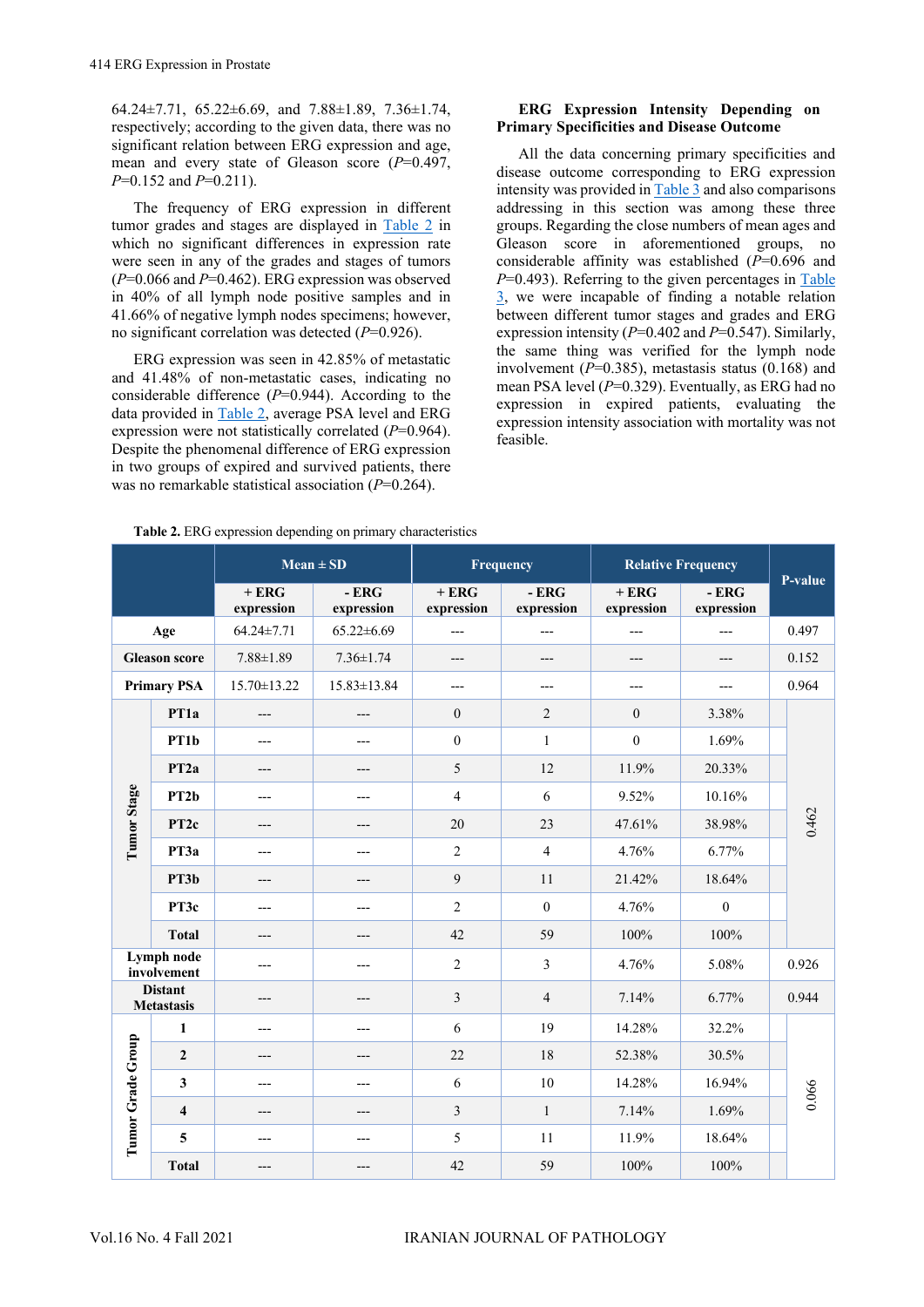\*T-test and Chi-square test were performed on quantitative and qualitative data, respectively. Mortality was evaluated by Cox proportional Hazard test.

|                   |                                     | $Mean \pm SD$                    |                                             | Frequency                        |                                  |                                          | <b>Relative Frequency</b>                 |                                  |                                          |                                           |                              |
|-------------------|-------------------------------------|----------------------------------|---------------------------------------------|----------------------------------|----------------------------------|------------------------------------------|-------------------------------------------|----------------------------------|------------------------------------------|-------------------------------------------|------------------------------|
|                   |                                     | Weak<br>expressio<br>$\mathbf n$ | <b>Moderate</b><br>expressio<br>$\mathbf n$ | <b>Strong</b><br>expression      | Weak<br>expressio<br>$\mathbf n$ | Moderat<br>e<br>expressio<br>$\mathbf n$ | <b>Strong</b><br>expressio<br>$\mathbf n$ | Weak<br>expressio<br>$\mathbf n$ | Moderat<br>e<br>expressio<br>$\mathbf n$ | <b>Strong</b><br>expressio<br>$\mathbf n$ | $P-$<br>valu<br>$\mathbf{e}$ |
|                   | Age                                 | $63.29 \pm 6.9$<br>6             | $65.77 \pm 8.2$<br>5                        | $63.64 \pm 7.82$                 | ---                              | ---                                      | ---                                       | ---                              | ---                                      | ---                                       | 0.69<br>6                    |
| Gleason<br>score  |                                     | $8.29 \pm 2.56$                  | $8.23 \pm 1.88$                             | $7.55 \pm 1.68$                  | ---                              | ---                                      | ---                                       | ---                              | ---                                      | ---                                       | 0.49<br>$\overline{3}$       |
|                   | Primary<br><b>PSA</b>               | $11.61 \pm 6.4$<br>5             | $13.41 \pm 6.8$<br>$\mathfrak{Z}$           | $19.35 \pm 18.0$<br>$\mathbf{9}$ | ---                              | $---$                                    | ---                                       | ---                              | ---                                      | $---$                                     | 0.32<br>9                    |
|                   | PT1a                                | $---$                            | ---                                         | ---                              | $\mathbf{0}$                     | $\mathbf{0}$                             | $\mathbf{0}$                              | $\mathbf{0}$                     | $\mathbf{0}$                             | $\mathbf{0}$                              | 0.402                        |
| Tumor Stage       | PT1b                                | $\overline{a}$                   | $---$                                       | $---$                            | $\boldsymbol{0}$                 | $\boldsymbol{0}$                         | $\mathbf{0}$                              | $\mathbf{0}$                     | $\boldsymbol{0}$                         | $\mathbf{0}$                              |                              |
|                   | PT <sub>2a</sub>                    | $---$                            | ---                                         | ---                              | $\mathbf{1}$                     | $\mathbf{1}$                             | $\mathfrak 3$                             | 14.28%                           | 7.69%                                    | 13.63%                                    |                              |
|                   | PT <sub>2</sub> b                   | $---$                            | ---                                         | ---                              | $\boldsymbol{0}$                 | $\theta$                                 | $\overline{4}$                            | $\mathbf{0}$                     | $\boldsymbol{0}$                         | 18.18%                                    |                              |
|                   | PT <sub>2c</sub>                    | $---$                            | ---                                         | ---                              | $\overline{4}$                   | 9                                        | $\tau$                                    | 57.14%                           | 69.23%                                   | 31.81%                                    |                              |
|                   | PT3a                                | $---$                            | ---                                         | $---$                            | $\boldsymbol{0}$                 | $\boldsymbol{0}$                         | $\sqrt{2}$                                | $\boldsymbol{0}$                 | $\boldsymbol{0}$                         | 9.09%                                     |                              |
|                   | PT3b                                | $---$                            | ---                                         | $---$                            | $\mathbf{1}$                     | $\mathfrak{Z}$                           | 5                                         | 14.28%                           | 23.07%                                   | 22.72%                                    |                              |
|                   | PT3c                                | $---$                            | ---                                         | ---                              | $\mathbf{1}$                     | $\boldsymbol{0}$                         | $\mathbf{1}$                              | 14.28%                           | $\boldsymbol{0}$                         | 4.54%                                     |                              |
|                   | <b>Total</b>                        | $---$                            | ---                                         | ---                              | $\tau$                           | 13                                       | 22                                        | 100%                             | 100%                                     | 100%                                      |                              |
|                   | Lymph<br>node<br>involvemen<br>t    | ---                              | ---                                         | ---                              | $\boldsymbol{0}$                 | $\mathbf{0}$                             | $\overline{c}$                            | $\boldsymbol{0}$                 | $\boldsymbol{0}$                         | 9.09%                                     | 0.38<br>5                    |
|                   | <b>Distant</b><br><b>Metastasis</b> | ---                              | ---                                         | ---                              | $\mathbf{1}$                     | $\overline{2}$                           | $\boldsymbol{0}$                          | 14.28%                           | 15.38%                                   | $\boldsymbol{0}$                          | 0.16<br>8                    |
|                   | 1                                   | ---                              | ---                                         | ---                              | $\mathbf{1}$                     | $\mathbf{1}$                             | $\overline{4}$                            | 16.66%                           | 16.66%                                   | 66.66%                                    | 0.547                        |
| Tumor Grade Group | $\overline{2}$                      | ---                              | ---                                         | ---                              | $\overline{4}$                   | $\mathfrak{Z}$                           | 15                                        | 18.18%                           | 13.63%                                   | 68.18%                                    |                              |
|                   | $\mathbf{3}$                        | $---$                            | ---                                         | ---                              | $\overline{2}$                   | $\overline{4}$                           | $\boldsymbol{0}$                          | 33.33%                           | 66.66%                                   | $\boldsymbol{0}$                          |                              |
|                   | $\overline{\mathbf{4}}$             | ---                              | ---                                         | ---                              | $\mathbf{0}$                     | 3                                        | $\mathbf{0}$                              | $\boldsymbol{0}$                 | 100%                                     | $\mathbf{0}$                              |                              |
|                   | 5                                   | $---$                            | ---                                         | ---                              | $\boldsymbol{0}$                 | $\overline{2}$                           | $\mathfrak{Z}$                            | $\boldsymbol{0}$                 | 40%                                      | 60%                                       |                              |

<span id="page-4-0"></span>**Table 3.** ERG expression intensity depending on primary characteristics

\*T-test and chi-square test were performed on quantitative and qualitative data, respectively. Mortality was evaluated by Cox proportional Hazard test.

### **Discussion**

What we investigated in the present study was the association of ERG expression and its intensity with PC. In this study the specificities known as outcomes involve mortality, lymph node invasion, tumor's grade, and metastasis; however, we couldn't find a significant correlation between ERG expression and any of the elements mentioned above, which has been consistent with some of the studies, although there were conflicting results, too.

In Yaskiv *et al.* study, high grade prostate neoplasia correlated with positive ERG expression and also all the samples negative for PC, were negative for ERG expression too (22). Verdu *et al.*, similar to our study, demonstrated no significant correlation between ERG expression and Gleason score, tumor invasion and lymph node involvement (21). Although Qi *et al.* used the same methods and couldn't find any correlation of age, disease stage, Gleason score or Ki67 index with ERG expression, but a remarkable association was obtained between ERG expression and preoperative PSA and mortality rate (23). In comparison to our study, Xu *et al.* found a significant link between ERG expression and lower age; though, in accordance with our study, Gleason score and disease stage manifested no affinity to ERG expression (24). In Bokhorst *et al.* survey, ERG expression level was incapable of predicting Gleason score  $\geq$ 7 as a post-prostatectomy prognostic factor (25). Similar to our results, Pan *et al.* declared no relevance between ERG expression and age, Gleason score and even PSA; nevertheless, ERG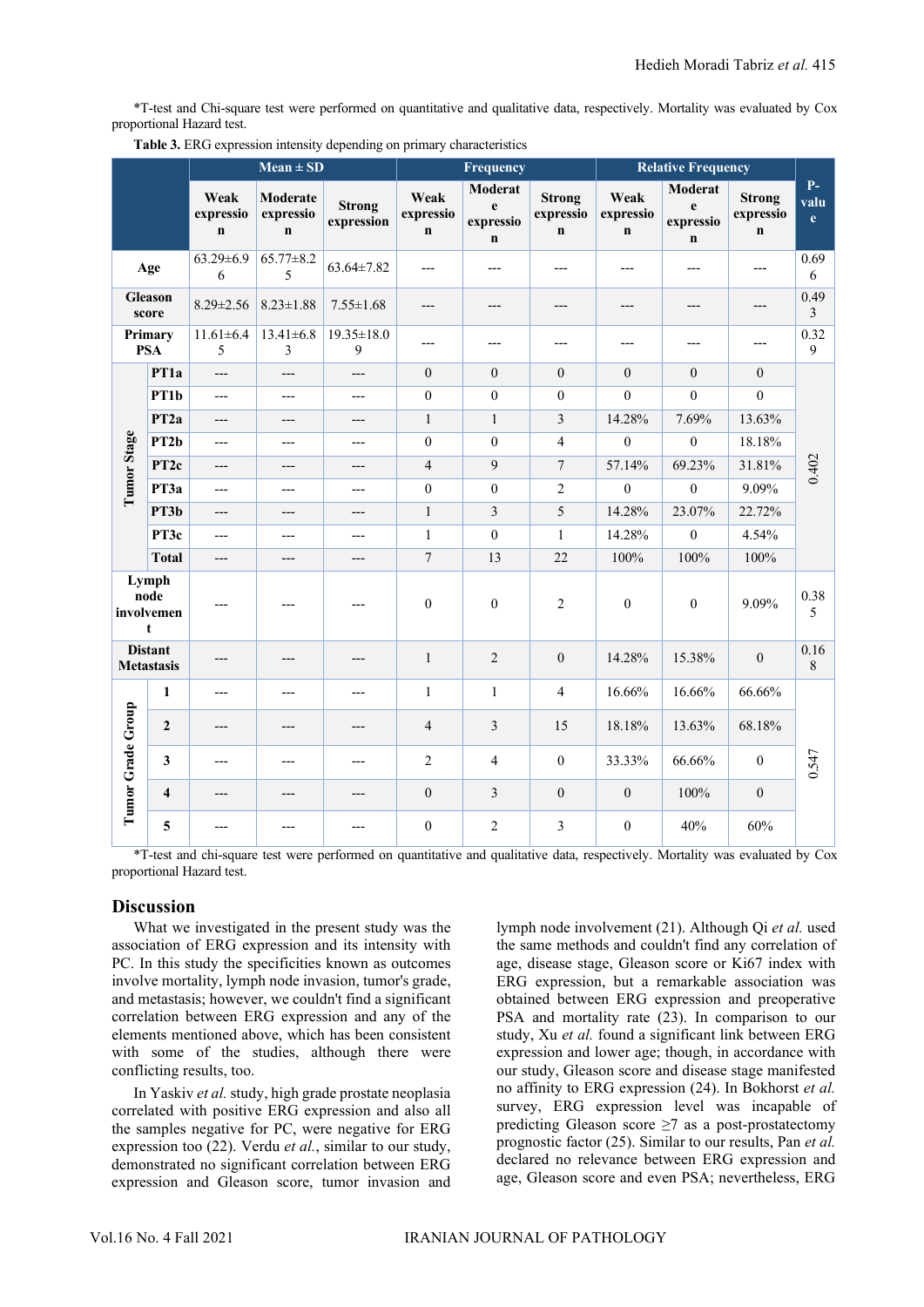expression showed a decreased level in the metastatic cases (26). In the study of Taris *et al.* in 2014, on cocaine race, ERG expression was associated with higher grades of PC as well as its metastatic form; albeit; this issue was not valid in the African race (11.5% vs 33%) (27). In the latest study of Koide *et al.* in 2019 regarding metastatic prostate cancer, no remarkable correlation was detected between ERG expression and two groups of incidental and metastatic patients (28).

Summary of the alluded investigations suggests diverse and paradoxical results regarding the link between ERG expression and either mortality or PC extension in different societies. In fact, this relation vigorously is under the influence of demographic features, ethnic and genetic factors; therefore, employment of ERG expression in PC outcomes prediction is favorable in some communities and on the other hand, inefficient in others.

In the present study, frequency of ERG expression in PC patients was 41.6% which has been so close to previous studies concerning this theme. Yaskiv *et al.* along with Verdu *et al.* reported the ERG expression rate in their studies as 42% and 49%, respectively; as it can be noted, the numbers were close to our result (21, 22). In contrast, He *et al.*, Qi *et al.*, Pan *et al.* and Bismar *et al.* attained much fewer percentages, like 15.5%, 23.2%, 15.4% and 28.2%, respectively (16, 23, 26, 29). Thus, the preceding studies, in general, displayed ERG expression involves a broad spectrum ranging from 15.4% to 49% in different societies, influenced by geographical and ethnic traits.

Our study had some limitations. The study population was small and only included patients from Sina hospital, one of the main hospitals in Iran and other factors such as patient characteristics or antibody specifications interfered. Further studies including more cases and ancillary tests are necessary for introducing a prognostic factor.

### **Conclusion**

In a nutshell, in our belief, evaluation of ERG expression and its intensity may have no essential role as an acceptable prognostic factor for anticipating whether prostate cancer itself or the outcomes accompanied in Iranian population.

### **Author Contributions**

HMT and SMK were the principal investigator, project coordinator, and supervisor, LAS was the pathologist who checked the ERG expression professor who the surgery was under his supervision, AN wrote the manuscript.

### **Acknowledgements**

Patient consent undertook before surgery based on the ethical code of Tehran University of Medical Sciences Ethics committee. This study was supported by Urology Research Center, Tehran University of Medical Sciences, Tehran, Iran.

## **Conflict of Interest**

All authors claim that there is no potential competing or conflict of interest.

### **References**

- 1. Jemal A, Siegel R, Ward E, Hao Y, Xu J, Murray T, et al. Cancer statistics, 2008. CA Cancer J Clin. 2008;58(2):71-96. [\[DOI:10.3322/CA.2007.0010\]](https://doi.org/10.3322/CA.2007.0010) [\[PMID\]](https://www.ncbi.nlm.nih.gov/pubmed/18287387)
- 2. Ferlay J, Parkin DM, Steliarova-Foucher E. Estimates of cancer incidence and mortality in Europe in 2008. Eur J Cancer. 2010;46(4):765-81. [\[DOI:10.1016/j.ejca.2009.12.014\]](https://doi.org/10.1016/j.ejca.2009.12.014) [\[PMID\]](https://www.ncbi.nlm.nih.gov/pubmed/20116997)
- 3. Wood DE. National Comprehensive Cancer Network (NCCN) Clinical Practice Guidelines for Lung Cancer Screening. Thorac Surg Clin. 2015;25(2):185-97. [\[DOI:10.1016/j.thorsurg.2014.12.003\]](https://doi.org/10.1016/j.thorsurg.2014.12.003) [\[PMID\]](https://www.ncbi.nlm.nih.gov/pubmed/25901562)
- 4. Brawley OW. Trends in prostate cancer in the United States. J Natl Cancer Inst Monogr. 2012;2012(45):152- 6. [\[DOI:10.1093/jncimonographs/lgs035\]](https://doi.org/10.1093/jncimonographs/lgs035) [\[PMID\]](https://www.ncbi.nlm.nih.gov/pubmed/23271766) [\[PMCID\]](http://www.ncbi.nlm.nih.gov/pmc/articles/PMC3540881)
- 5. Ross LE, Berkowitz Z, Ekwueme DU. Use of the prostate-specific antigen test among US men: findings

from the 2005 National Health Interview Survey. Cancer Epidemiology and Prevention Biomarkers. 2008;17(3):636-44. [\[DOI:10.1158/1055-9965.EPI-07-](https://doi.org/10.1158/1055-9965.EPI-07-2709) [2709\]](https://doi.org/10.1158/1055-9965.EPI-07-2709) [\[PMID\]](https://www.ncbi.nlm.nih.gov/pubmed/18349281)

- 6. Furusato B, Tan SH, Young D, Dobi A, Sun C, Mohamed AA, et al. ERG oncoprotein expression in prostate cancer: clonal progression of ERG-positive tumor cells and potential for ERG-based stratification. Prostate Cancer Prostatic Dis. 2010;13(3):228-37. [\[DOI:10.1038/pcan.2010.23\]](https://doi.org/10.1038/pcan.2010.23) [\[PMID\]](https://www.ncbi.nlm.nih.gov/pubmed/20585344) [\[PMCID\]](http://www.ncbi.nlm.nih.gov/pmc/articles/PMC3010744)
- 7. Sirousbakht S, Rezakhaniha B. Effect of colonoscopy on prostate-specific antigen; new words about an old subject. International Journal of Cancer Management. 2018;11(7). [\[DOI:10.5812/ijcm.68919\]](https://doi.org/10.5812/ijcm.68919)
- 8. Rezakhaniha B, Pour AN, Siroosbakhat S. Effect of cystoscopy on prostate-specific antigen, new words about old subject. Iranian Journal of Cancer Prevention. 2010;3(4).